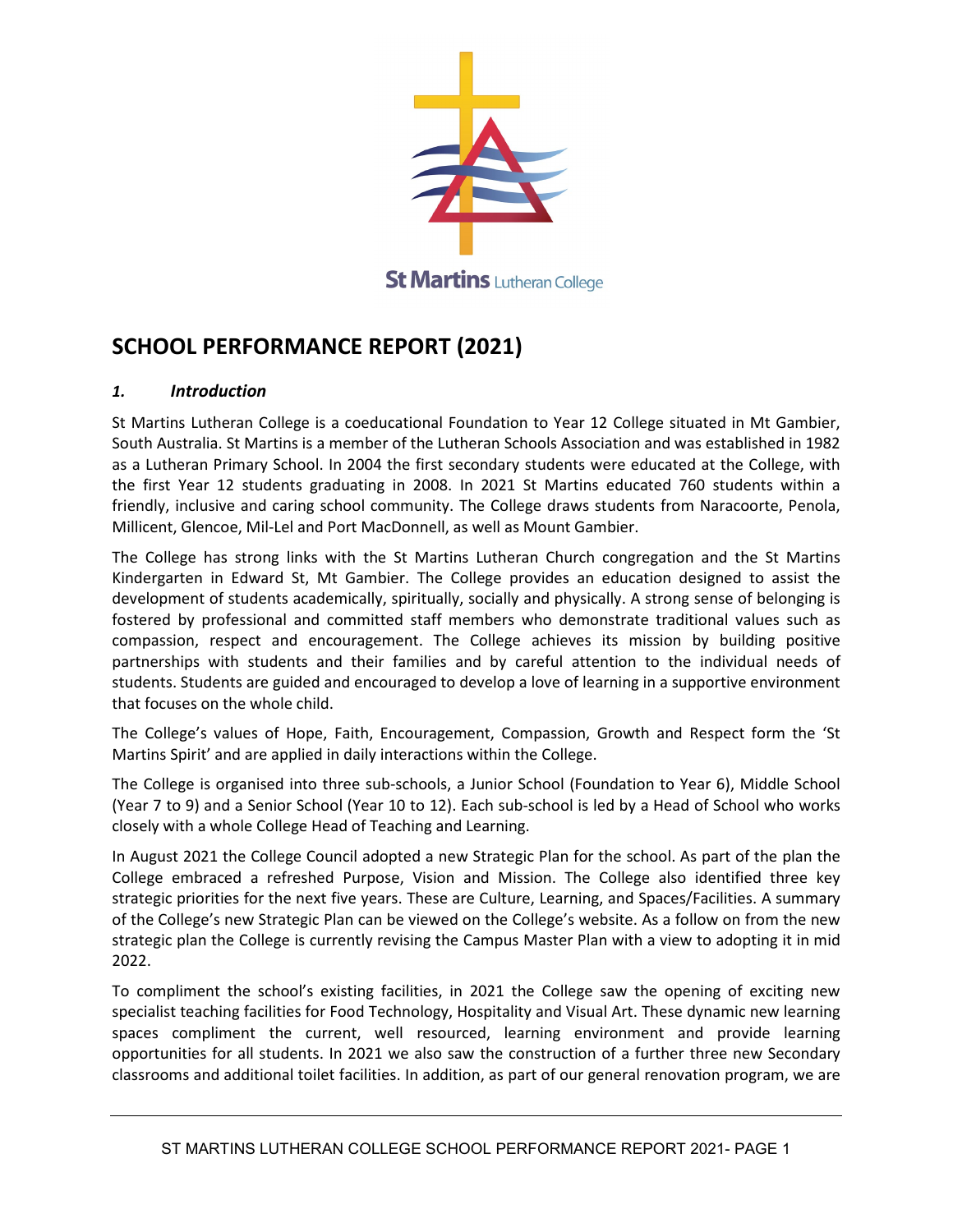currently in the process of building a third specialist Science Laboratory and renovating the College Gymnasium.

Ongoing school improvement is a strong feature of St Martins. Teacher professional learning focuses on areas such as literacy, numeracy, critical and creative thinking skills, the effective use of IT, inquiry-based pedagogy and wellbeing. NAPLAN results are analysed carefully, alongside other student data, to inform teaching and improve learning. Teacher professional development is supported through teacher mentoring and coaching.

#### *2. Value Added Programs*

Alongside a stimulating academic program, which provides pathways to both tertiary education and vocational training for senior students, opportunities are provided for students to participate in a variety of co-curricular and extra-curricular activities. These range from academic enrichment activities in areas such as STEM and public speaking, to sport, music, drama, art, outdoor education and community service.

Students compete with considerable success in both local and state level sporting competitions for athletics, swimming, golf and a variety of other team and individual sports. The College's popular golf program caters for students interested in developing their skills alongside a healthy lifestyle. Another highlight is the College's very successful involvement with the Human Powered Vehicle program.

For students interested in music the College provides a range of developmental bands and choirs, along with the opportunity to participate in a variety of community music and choral festivals. In addition, the Year 6 Musical is a popular annual event, and the Secondary School produces a colourful musical in alternate years.

House competitions in the performing arts, athletics, swimming and lunchtime sport, along with special House days add another dimension to student learning. Weekend sport and a Sporting Schools program all encourage participation in healthy lifestyle activities.

A vibrant program of camps and excursions are organised across the College, which provide opportunities for students to explore and develop a range of different interests and skills. Above all, students in the Junior, Middle and Senior years are encouraged to nurture their strengths and explore ideas using creative and critical thinking to help them develop lifelong learning skills.

Students at St Martins are encouraged to be globally aware through intercultural visits to sister schools in both China and Germany. Student exchanges and visits to our sister schools also help to compliment the College's language program.

A one-to-one device program is in place within the College for students in Years 5 to 12. Students use Chromebooks or laptops to produce innovative and creative work. In addition, students in Foundation to Year 4 have access to shared class sets of iPads, while students across the school engage in coding tasks with a variety of robots.

Ongoing programs include Vetamorphus, a course for students interested in developing Christian leadership skills. This program continues to be popular, with students completing a Certificate 3.

Community service, both locally and internationally, is a strong feature of the College. All Year 10 students assist the local community through Meals on Wheels and the Student Representative Councils raise money for various charities. Service learning through Habitat for Humanity (building homes in developing countries) and a partnership with a school in Sumatra, Indonesia, are parts of the College's international service program for senior students.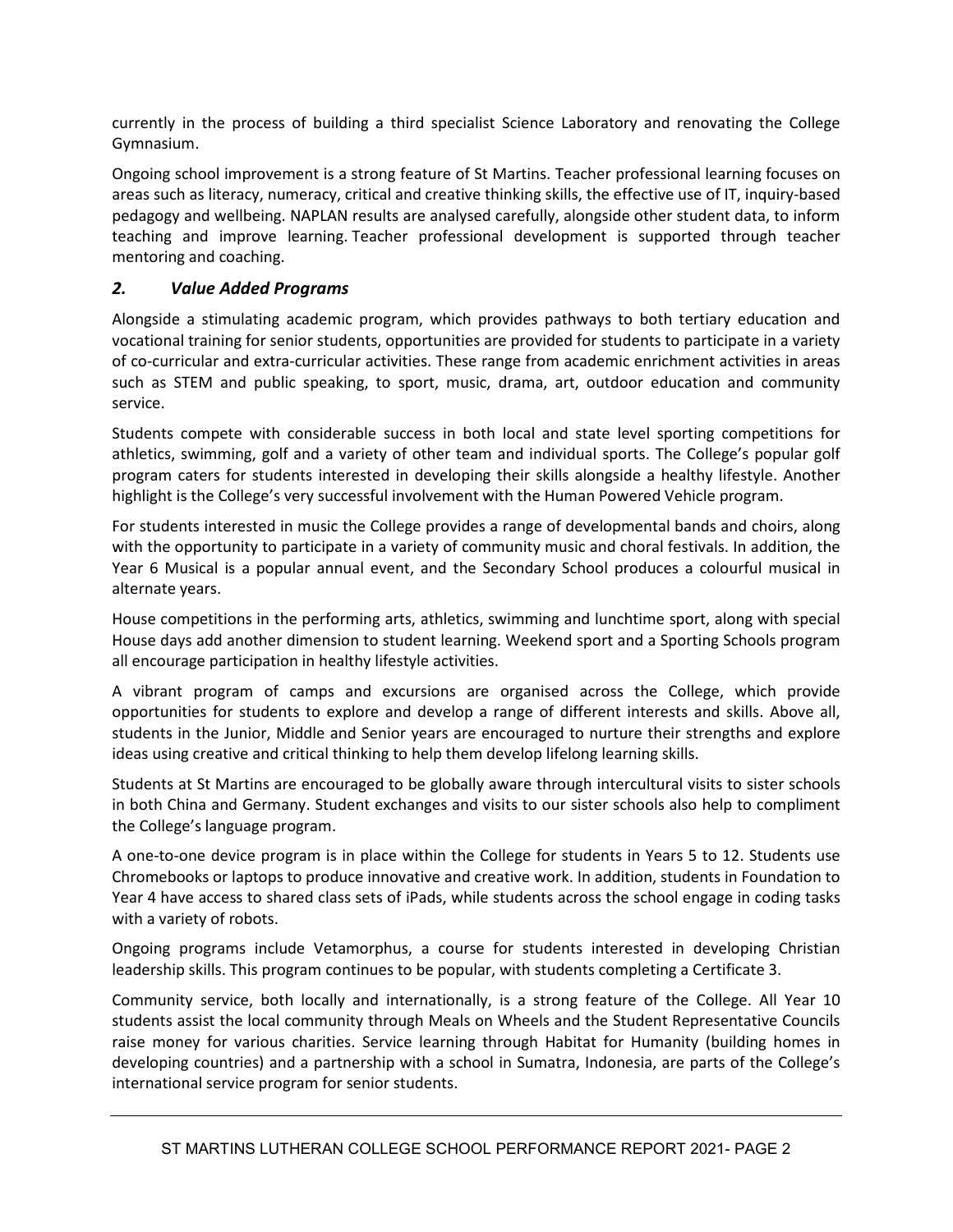### *3. Teacher Standards and Qualifications*

Staff members at St Martins contribute greatly to the education of students, both in the classrooms and in extra curricula activities. All teaching staff at St Martins are registered teachers. In our school we are fortunate to have a number of teachers with two or more qualifications in education. The following summarises teaching staff qualifications 14% Masters Degrees, 32% Post Graduate Diploma/Certificates, 100% Bachelor Degrees, and 37% accredited to teach Christian Studies in Lutheran Schools. Staff regularly update their First Aid Training and Child Protection Training as required by the Teacher's Registration Board and St Martins' employment policies. Further training for accreditation to teach Christian Studies in Lutheran schools is ongoing. Staff members are supported in furthering their professional learning and are encouraged to upgrade their qualifications through ongoing study. A number of teachers have also been involved in mentoring student teachers.

#### *4. Workforce composition*

In 2021, the College had 116 staff members, 71 (60.2 full time equivalent) teaching staff and 45 (30.7 full time equivalent) non-teaching staff. The increase in staff reflects the increased enrolment in the College. Three trainees were also employed to work in education support, administration and retail.

The St Martins out of school hours care program permanently employs two Diploma qualified childcare workers bringing innovation and continuity to the after-school care program.

There are currently no staff that identify as indigenous.

#### *5. Student Attendance in 2021*

St Martins recognises that regular school attendance is essential for students to learn and develop. Parents are encouraged to inform the school if their child will be absent via the Student Management System, SEQTA, or a phone call to the school. If this information has not been supplied absences are followed up with a text message, phone call from the school, or if necessary, a home visit.

| Year 1 | Year 2 $\parallel$ |      |      | Year 3   Year 4   Year 5 | Year 6 $\parallel$ | Year 7 Year 8 |      | Year 9 | Year 10 | <b>Total</b><br>Average |
|--------|--------------------|------|------|--------------------------|--------------------|---------------|------|--------|---------|-------------------------|
| 91.6   | 91.7               | 93.0 | 93.1 | 93.8                     | 93.4               | 92.6          | 90.9 | 90.9   | 91.4    | 92.2                    |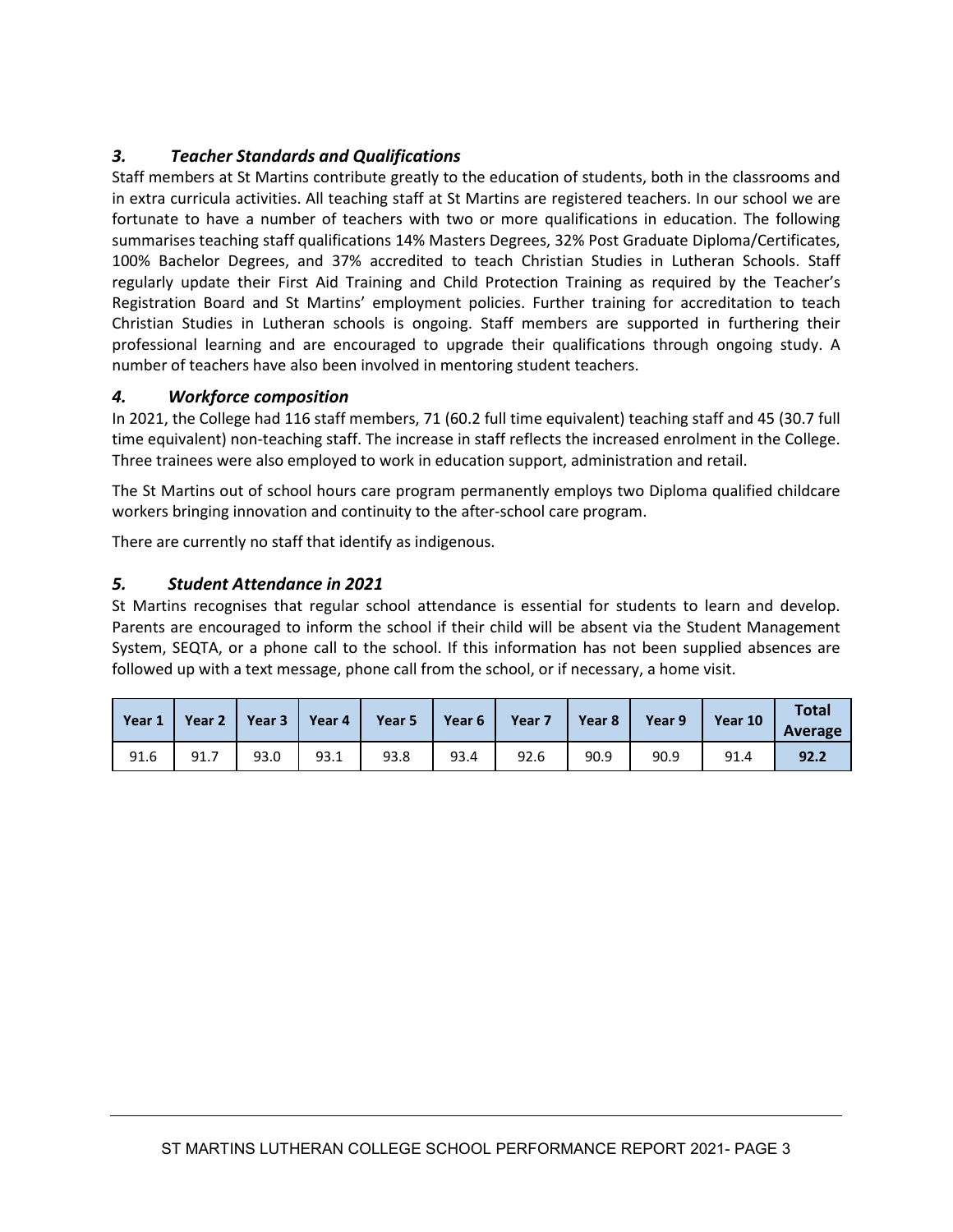#### *6. Senior Secondary Outcomes*

#### **Year 12 Results, 2021**

There were 41 students in the Year 12 cohort in 2021. In addition, there were 14 Year 11 students who studied a Year 12 subject. Of the Year 12 students, 26 were eligible for an ATAR. Seven students did not obtain their SACE and nine students received an ATAR of 80 or above.



#### *7. Student Outcomes in NAPLAN, 2021*

| Percentage achieving the national benchmark in: |         |         |                 |                               |                 |  |
|-------------------------------------------------|---------|---------|-----------------|-------------------------------|-----------------|--|
| 2021                                            | Reading | Writing | <b>Spelling</b> | Grammar<br>and<br>Punctuation | <b>Numeracy</b> |  |
| Year 3                                          | 98%     | 98%     | 96%             | 98%                           | 100%            |  |
| Year 5                                          | 84%     | 93%     | 91%             | 87%                           | 89%             |  |
| Year 7                                          | 100%    | 92%     | 98%             | 94%                           | 98%             |  |
| Year 9                                          | 94%     | 89%     | 92%             | 89%                           | 97%             |  |

#### *8. Parent, Student and Teacher Satisfaction*

Parents, staff and students are regularly surveyed to enable them to provide feedback to the College.

Students are also able to provide feedback through regular SRC meetings and meetings with the Principal and Heads of School. The Parents and Friends group meet regularly each month providing excellent communication opportunities between families and staff. Additionally, staff provide feedback regularly throughout the year via staff meetings.

Through previous surveys, areas that are identified as strengths include: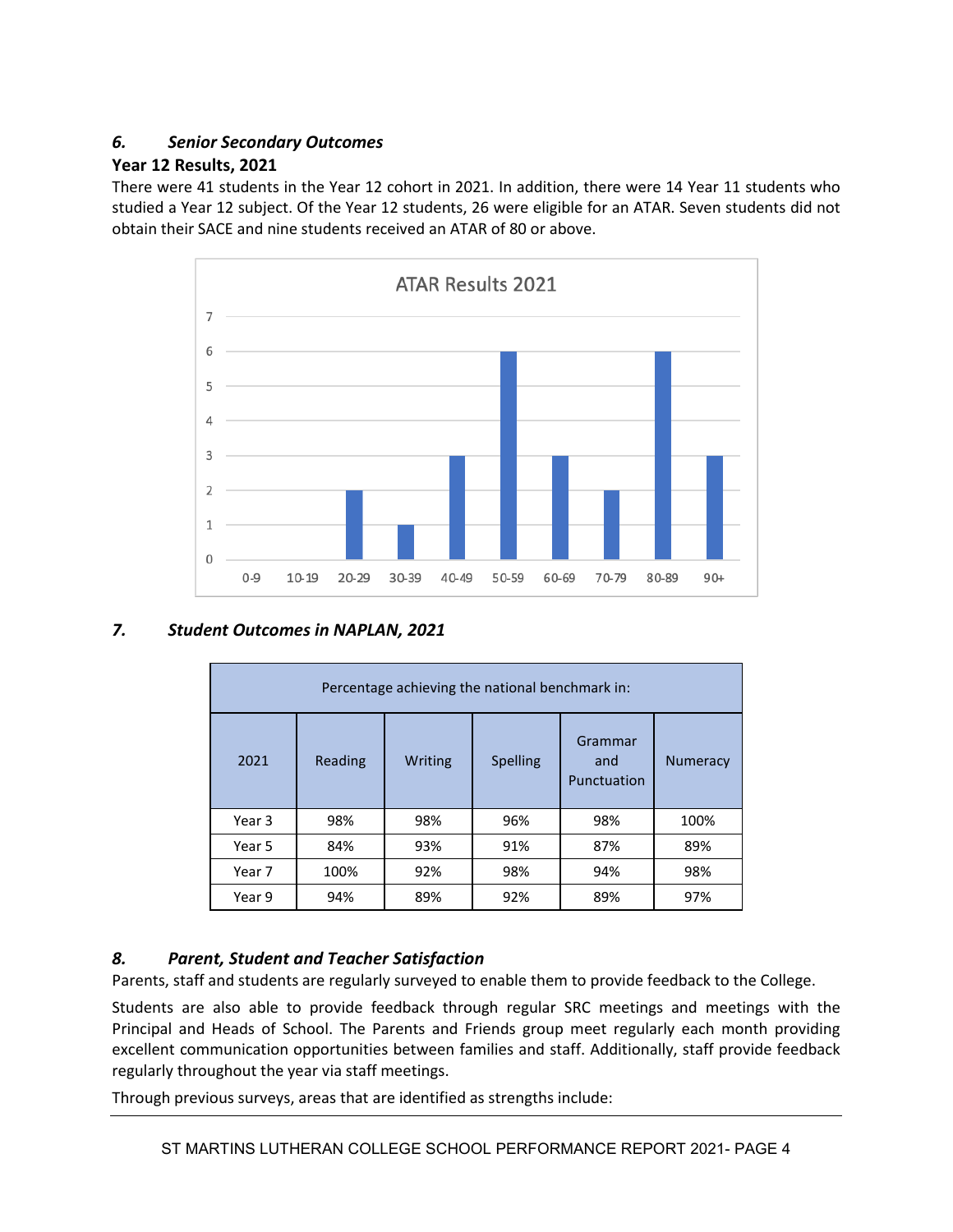| <b>Students</b>                               | <b>Parents</b>                                                        | <b>Staff</b>                                                 |  |  |  |  |
|-----------------------------------------------|-----------------------------------------------------------------------|--------------------------------------------------------------|--|--|--|--|
| Teachers care for and know the<br>students    | Sense of community                                                    | Supportive and caring team                                   |  |  |  |  |
| Strong sense of community<br>connection       | College values                                                        | Highly skilled teachers, committed<br>to supporting students |  |  |  |  |
| Teachers are highly accessible to<br>students | Positive school/parent<br>relationships                               | Strong relationships between<br>teachers and students        |  |  |  |  |
| Areas for improvement include:                |                                                                       |                                                              |  |  |  |  |
| <b>Students</b>                               | <b>Parents</b>                                                        | <b>Staff</b>                                                 |  |  |  |  |
| Equal opportunities for support               | Increased subject choices                                             | Improved outdoor spaces for<br>learning, play & leisure      |  |  |  |  |
| Student behaviour management                  | Improved communication channels Larger facilities for whole school    | gatherings                                                   |  |  |  |  |
| Ability to manage their own<br>learning       | Consistency in supporting students Increased ability to meet needs of | individual students                                          |  |  |  |  |

## *9. Post School Destinations: Class of 2021*